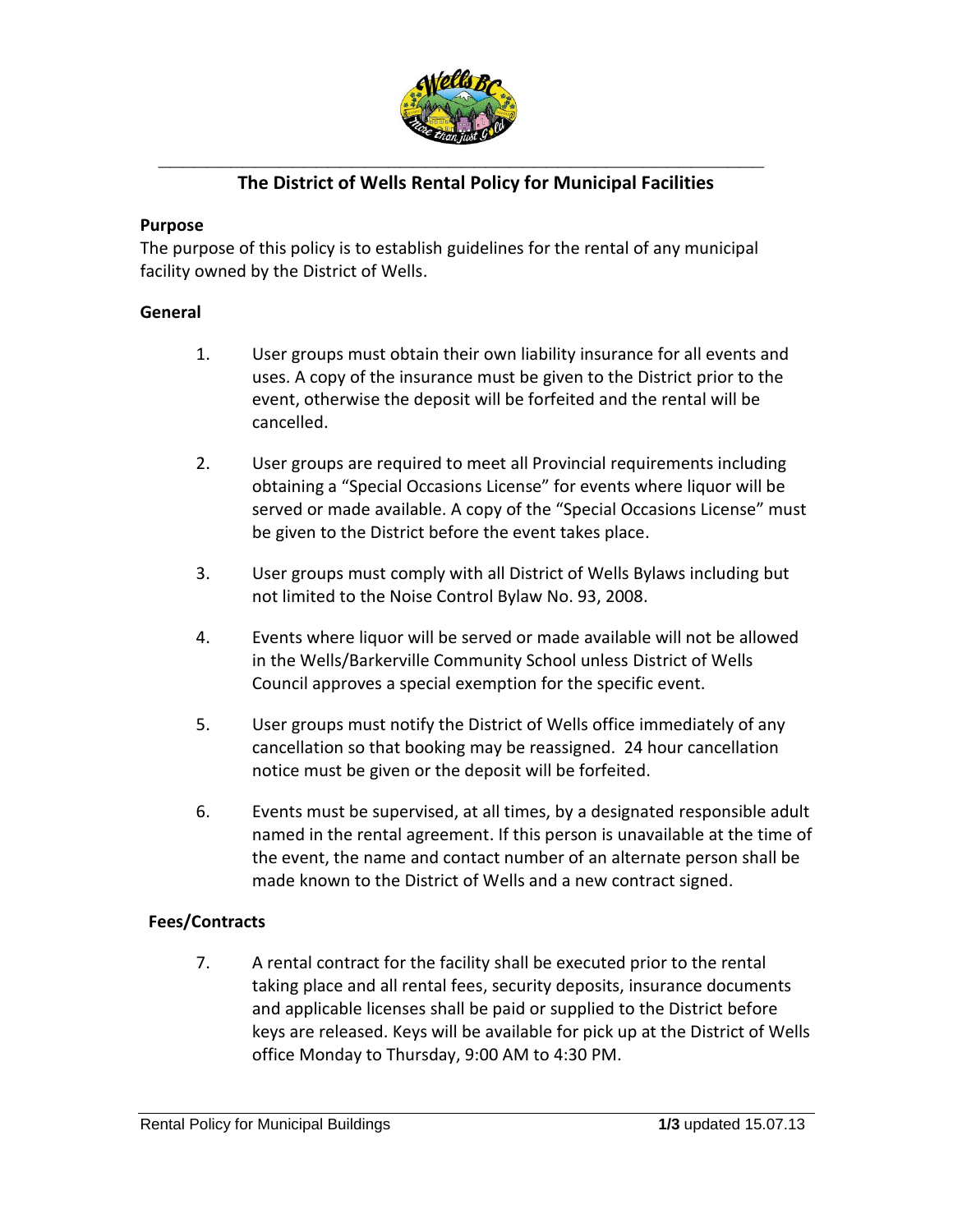8. The contact person signing the Rental Agreement is responsible for all damages to the rental space and equipment and for ensuring clean-up is completed and doors locked at the end of the booking.

## **Booking Requests**

- 9. A security deposit shall be deposited with the District for all events and shall be retained to cover costs in the event of damage or loss to the facility resulting from the event. Should the security deposit be insufficient to cover the costs of repair or loss, the renter will be liable to the District for any additional amounts up to the District's applicable insurance deductible limit.
- 10. Renters may request time for the setup or cleanup of rental spaces in buildings prior to, or following, building occupation or event dates and may be granted permission to do so by municipal staff providing such requests can be accommodated without interfering with other rentals or municipal operations, or incurring additional costs to the District.
- 11. The rental space shall be inspected by an employee of the District of Wells before the security deposit is refunded.
- 12. All accidental damages or irregularities must be reported immediately to one of the emergency contacts for the District of Wells.
- 13. The normal charge for any rental of a municipal building space, other than those rentals taking place under a negotiated annual contract, shall be those rates specified in the Fees and Charges Bylaw unless otherwise exempted within this policy.
- 14. Events undertaken by the Parent Advisory Committee (PAC) at the Wells/Barkerville Community School for the sole benefit of the school or to fund student activities may have use of the school facilities without charge and a rental agreement must be signed.
- 15. Organized groups of local residents may request use of municipal facilities for regularly scheduled recreational, sports and hobby related activities at the special rates established in the Fees and Charges Bylaw.
- 16. The District of Wells is not responsible for power outages and the resulting loss of the use of the facility.
- 17. Final floor cleaning will be completed by the District of Wells.

### **Facility Capacity**

18. The maximum occupancy load is as follows: